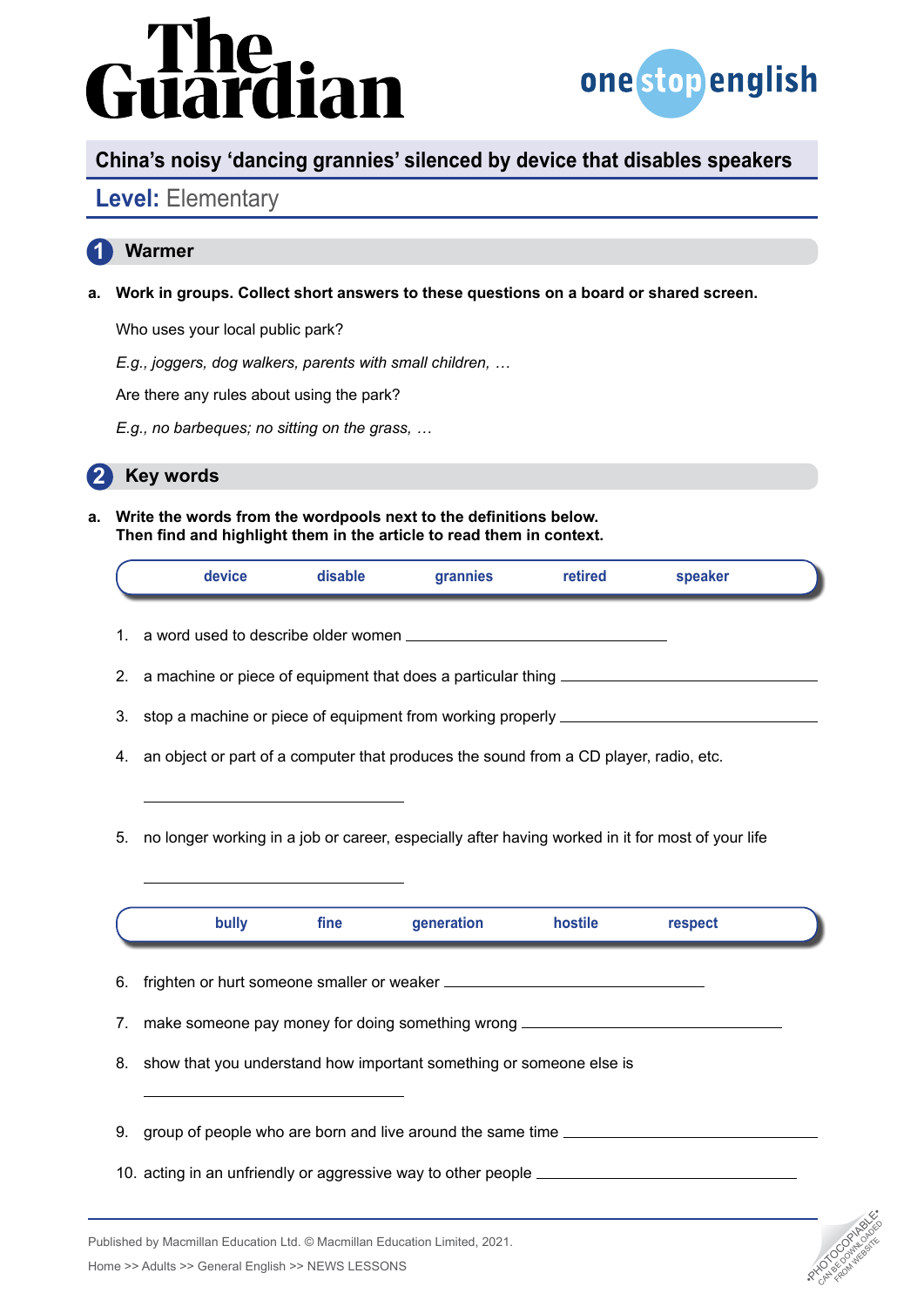# rdian



## **China's noisy 'dancing grannies' silenced by device that disables speakers**

## **Level:** Elementary

#### **b. Use some of the key words above to complete these sentences.**

- 1. My father is now. He worked in the police for 40 years.
- 2. This simple locking will keep your bike safe.
- 3. She was one of the best tennis players of her .
- 4. I don't think that the bosses really **the workers**.
- 5. If you press the red button, you will the printer and it won't work.

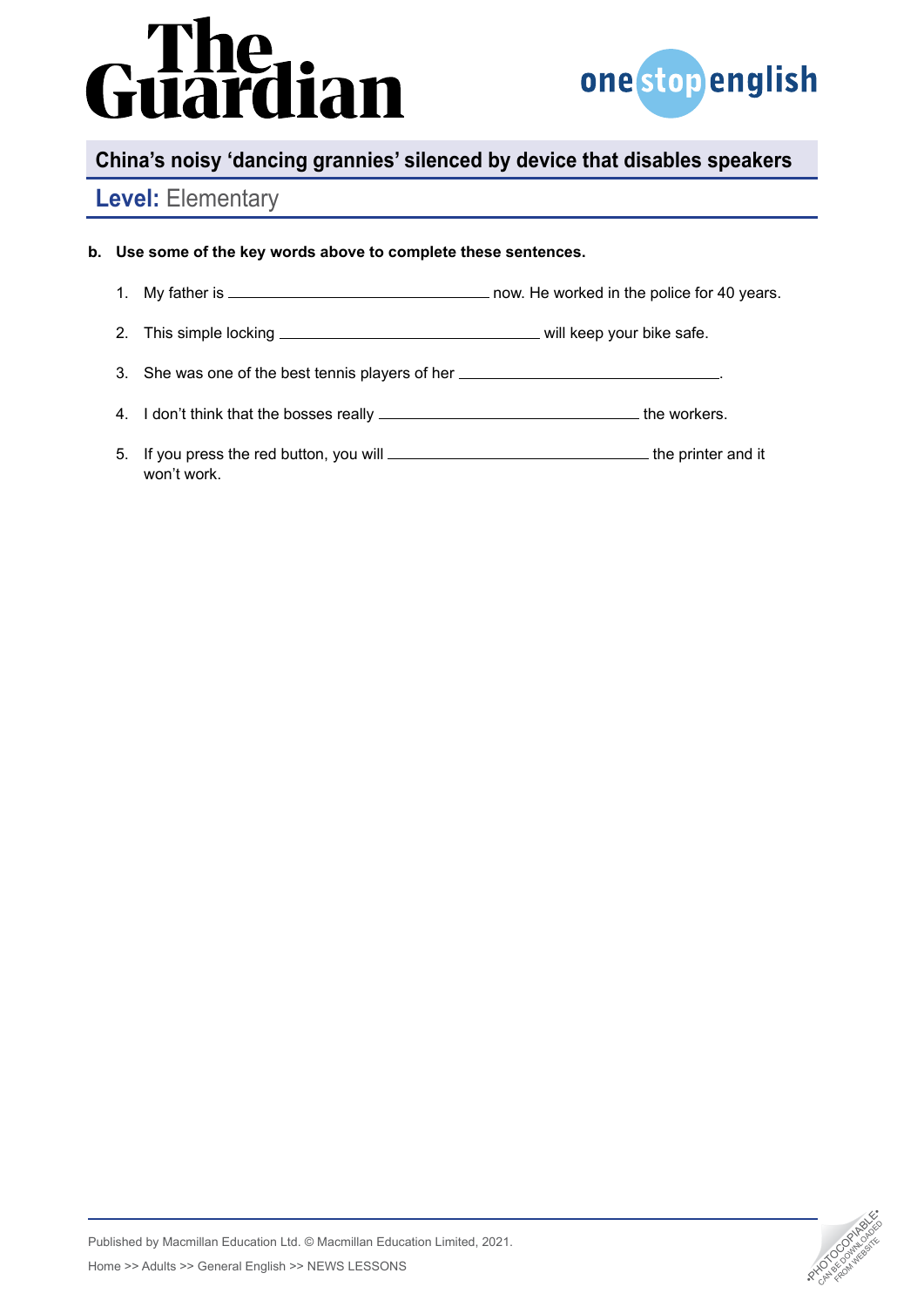# lian



## **China's noisy 'dancing grannies' silenced by device that disables speakers**

## **Level:** Elementary

#### **Chi Hui Lin and Helen Davidson in Taipei**

#### **Fri 8 Oct 2021**

- Groups of grannies meet in China's public 1 parks and squares, in the early morning or late afternoon.
- The groups, mostly middle-aged and older 2 women who went through the Cultural Revolution, dance together in a local park or sporting ground to loud Chinese music.
- The dancing is causing problems, because 3 many people live near the parks and the music is loud. But people are too scared to say anything to the women.
- Some people have looked for tech solutions 4 to the problem of the dancing grannies. One, a device can disable a speaker from 50 metres away.
- "It is finally quiet. For two days the grannies 5 thought their speaker is not working!", said one man.
- "Great invention, with this device I can control 6 the neighbourhood now," said another.
- China has about 100 million dancing grannies. 7 Many are retired and live alone. The dancing groups allows older women to have a social life. They exercise, make friends, and go shopping and do other activities together.
- 8 But neighbours say different groups blast their music over each other in small areas, and that the grannies bully people who say anything. Videos and reports show the groups arguing and fighting with basketball players and stopping a football game to dance on the football field.
- 9 In some cities police now fine the dancing grannies up to 500 yuan (£56) if their music is too loud in public.
- 10 Some arguments have become violent. Neighbours have spread stinky tofu, paint, and engine oil to stop the dancing.
- "Most of them are from the Red Guard era, they 11 don't respect other people or the environment," said a young Chinese woman.
- "Square dancing is a problem left over from 12 history. Many elderly people feel that China is built by their generation. They can say and do anything they want. They think young people have done nothing, and cannot question them."
- 13 But, it's not all hostile. One group has a solution that makes everyone happy. They use bluetooth earphones, and have their own version of a silent disco.

© Guardian News and Media 2021 First published in *The Guardian*, 08/10/2021



Published by Macmillan Education Ltd. © Macmillan Education Limited, 2021. Published by Macmillan Education Ltd. © Macmillan Education Limited, 2021.<br>Home >> Adults >> General English >> NEWS LESSONS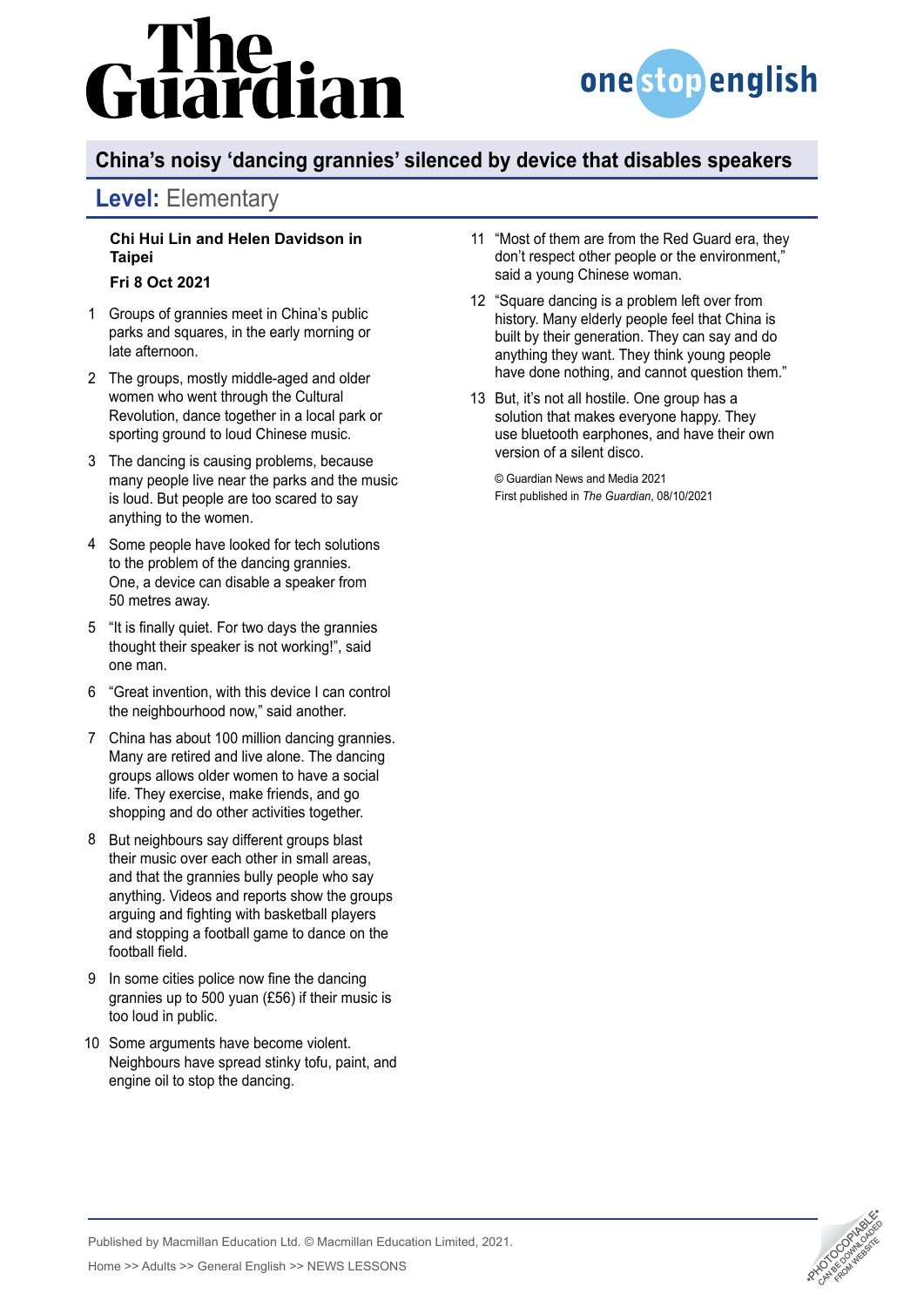# dian



## **China's noisy 'dancing grannies' silenced by device that disables speakers**

## **Level:** Elementary

#### **3 Comprehension**

- **a. Put a tick next to the true sentences, and a cross next to the ones that are false.** 
	- 1. The members of the dancing groups are mostly older women.
	- 2. They meet in public parks and squares in the early morning or late afternoon to dance together.
	- 3. They do this to get money to pay for their health care and retirement.
	- 4. People who live near the parks say the music is too loud.
	- 5. The dancing groups are unfriendly to people who ask them to be quieter.
	- 6. Some people in nearby apartments have bought guns online to shoot the music speakers.
	- 7. Some cities make the groups pay money if there are more than 500 people in a group.
	- 8. In one group, dancers wear Bluetooth earphones so that they do not need to play loud music that everyone in the area can hear.

#### **4 Key language**

- **a. Join the words to make word pairs from the article. Find them in the article to check your answers.**
	- 1. sporting life
	- 2. tech dancing
	- 3. social earphones
	- 4. square ground
	- 5. bluetooth solutions
- **b. With a partner, talk about what each word pair means. Look up any you do not know.**
- **c. Use the word pairs to complete these sentences about the article.**
	- 1. When dancers use <u>equal contained a set of people cannot</u> hear their loud music.
	- 2. The large groups meet in the mornings or afternoons to do to keep them fit.
	- 3. The groups dance in parks, public places, and even on where other groups want to play basketball or football.

Published by Macmillan Education Ltd. © Macmillan Education Limited, 2021. Analysished by Macmillan Education Ltd. © Macmillan Education Limited, 2021.<br>Home >> Adults >> General English >> NEWS LESSONS •PHOTOCOPIA •PHOTOCOPIA •PHOTOCOPIA •PHOTOCOPIA •PHOTOCOPIA<br>Analysis •Photocopy •PHOTOCOPIA •PH